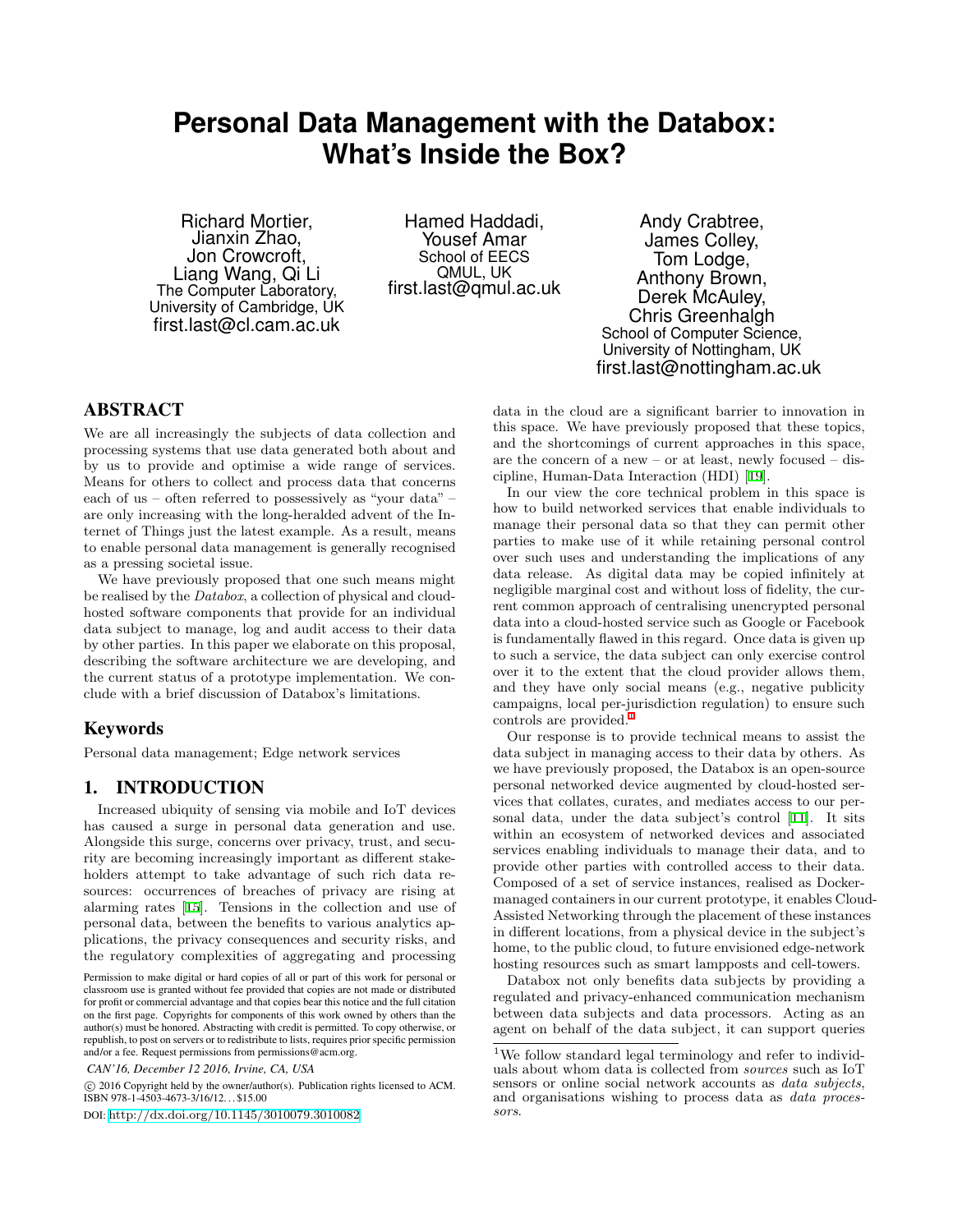over high-resolution personal data that would be difficult for a single company to obtain, permitting richer, more accurate data analytics. It also helps avoid the risks of data breach associated with collecting and curating large, personal datasets which malicious actors have significant incentives to attack and steal.

In this paper we explore the software architecture of the Databox, and describe in more detail how we envisage it being used. We first briefly survey related approaches to supporting capture and processing of personal data (*§*[2\)](#page-1-0). We then set out the software architecture of our current prototype, focusing on the four primary components: store, driver, manager and apps (*§*[3](#page-1-1)). We then briefly discuss how we envisage data processing and analytics taking place in a world of Databoxes (*§*[4\)](#page-2-0). We finish by describing the status and initial performance of our current prototype (*§*[5\)](#page-3-0) and concluding (*§*[6](#page-4-0)).

#### <span id="page-1-0"></span>2. PERSONAL DATA MANAGEMENT

Personal data collection for profiling and mining users' interests and relationships is the basis on which online platforms such as Facebook and Google and services such as Apple's Siri and Microsoft's Cortana operate. However, such data collection and profiling exposes the user to privacy leakage even when these communities are anonymous [[6](#page-4-1)]. Simultaneously, these cloud-based services can have only a partial view of each data subject's digital footprint, resulting in inaccuracies and systemic biases in the data they hold, and leading to ever more aggressive data collection strategies.

Building privacy, trust and security into the evolving digital ecosystem is thus broadly recognized as a key societal challenge. Regulatory activities in the US [\[28\]](#page-5-3), Europe [[8](#page-4-2)] and Japan [[26](#page-5-4)] are complemented by industry initiatives that seek to rebalance the "crisis in trust" [[29\]](#page-5-5) occasioned by widespread personal data harvesting. All parties agree that increased accountability and control are key to this challenge. *Accountability* seeks not only to strengthen compliance but also to make the emerging ecosystem more transparent to consumers, while *control* seeks to empower consumers and provide them with the means of actively exercising choice.

Although numerous mechanisms supporting privacy preserving analytics, marketing and advertising have been proposed, e.g., recent studies on analysing network traces using differential privacy [\[7](#page-4-3)] and accessing databases while respecting privacy [\[17](#page-5-6), [24\]](#page-5-7), no operational system exists that also gives others visibility into statistics and trends [\[13](#page-5-8), [10](#page-5-9), [12](#page-5-10)]. Rieffel *et al.* [\[25](#page-5-11)] propose cryptographic, hierarchical access to data for processing aggregate statistics without decrypting personal data. However this method still requires collection of individual data items and complex yet critical management of many cryptographic keys. Privacy-aware centralised methods such as homomorphic encryption [[21](#page-5-12)] are yet to be deployed in a commercial or consumer system. While these methods are likely to be important in the future, they are not enough alone: they cannot provide accountability and control in isolation.

Numerous recent and current projects and startups have responded to specific problems of aggressive data collec-tion by the online advertising industry<sup>[2](#page-1-2)</sup> through more traditional means. These typically involve production of services called variously *Personal Data Stores*, *Personal Information Management System*, *Vendor Relationship Management*, and similar; examples include Mydex [[1](#page-4-4)] and open-PDS [[5](#page-4-5)]. They allow the subject to retain "ownership" of their data and provide it to third parties on demand [[23\]](#page-5-13), which offers some degree of accountability and control but only insofar as the service provider can be trusted. Simple notions of "ownership" are also problematic, a point to which we return in (*§*[6\)](#page-4-0).

Our approach, the Databox, is a set of networked service enabling individuals to manage their data, and to provide other parties with controlled access to their data. It gathers data from local and remote sources, from online social networks to IoT sensors; provides for data subjects to inspect data gathered from their data sources, and to effect actuation via IoT devices and similar; enables data processors to discover and request access to subjects with sources of interest; and it supports running applications to provide data processors with specific, limited, logged access to subjects' data.

#### <span id="page-1-1"></span>3. INSIDE THE DATABOX

Given currently available infrastructure, we expect the common-case Databox deployment to be a hybrid of a local physical device (or devices) and cloud-hosted services. The physical instances might come in the form-factor of an augmented home broadband router, and provide several affordances not easily available to a pure cloud-hosted solution: direct physical control (e.g., you can unplug the device and be certain no-one can access your data through it); co-location (e.g., imposing data access policies referring to shared data such as from a smart energy meter might require the physical presence of more than one data subject); proximity (e.g., data access might require that the data subject is physically present at the moment when access is granted); and the intuitiveness of physical interaction (e.g., as with the Homework Router [\[20](#page-5-14)], selected policies might be imposed and relaxed by the introduction or removal of a colour-coded USB key to the device). Note that the software architecture of the Databox means that as other cloud-hosting becomes available, such as those hosted in the edge network, in celltowers, in automobiles, in lampposts, the Databox will be able to take advantage of these facilities.

## 3.1 Threat Model & Design Principles

Before laying out the design principles to which we adhere we must briefly discuss those threats we set out to deal with and those we do not. Specifically, we are not proposing the Databox as a generic solution to problems of online anonymity or security. Rather, it is intended to provide means for individuals to understand and manage the uses made of their personal data, per the core themes of HDI (legibility, agency, and negotiability).

This motivates the approach of Databox: data processing is mediated by and hosted on the Databox itself, even where raw data is held outside the Databox (e.g., your online social network data). This is in stark contrast to the widespread current approach whereby personal data is handed over to some organisation through which it can be managed. By avoiding this, we can ensure detailed and coherent logging of all operations carried out on the subject's personal data,

<span id="page-1-2"></span><sup>2</sup>[http://www.technologyreview.com/view/530741/](http://www.technologyreview.com/view/530741/the-murky-world-of-third-party-web-tracking/)

[the-murky-world-of-third-party-web-tracking/](http://www.technologyreview.com/view/530741/the-murky-world-of-third-party-web-tracking/)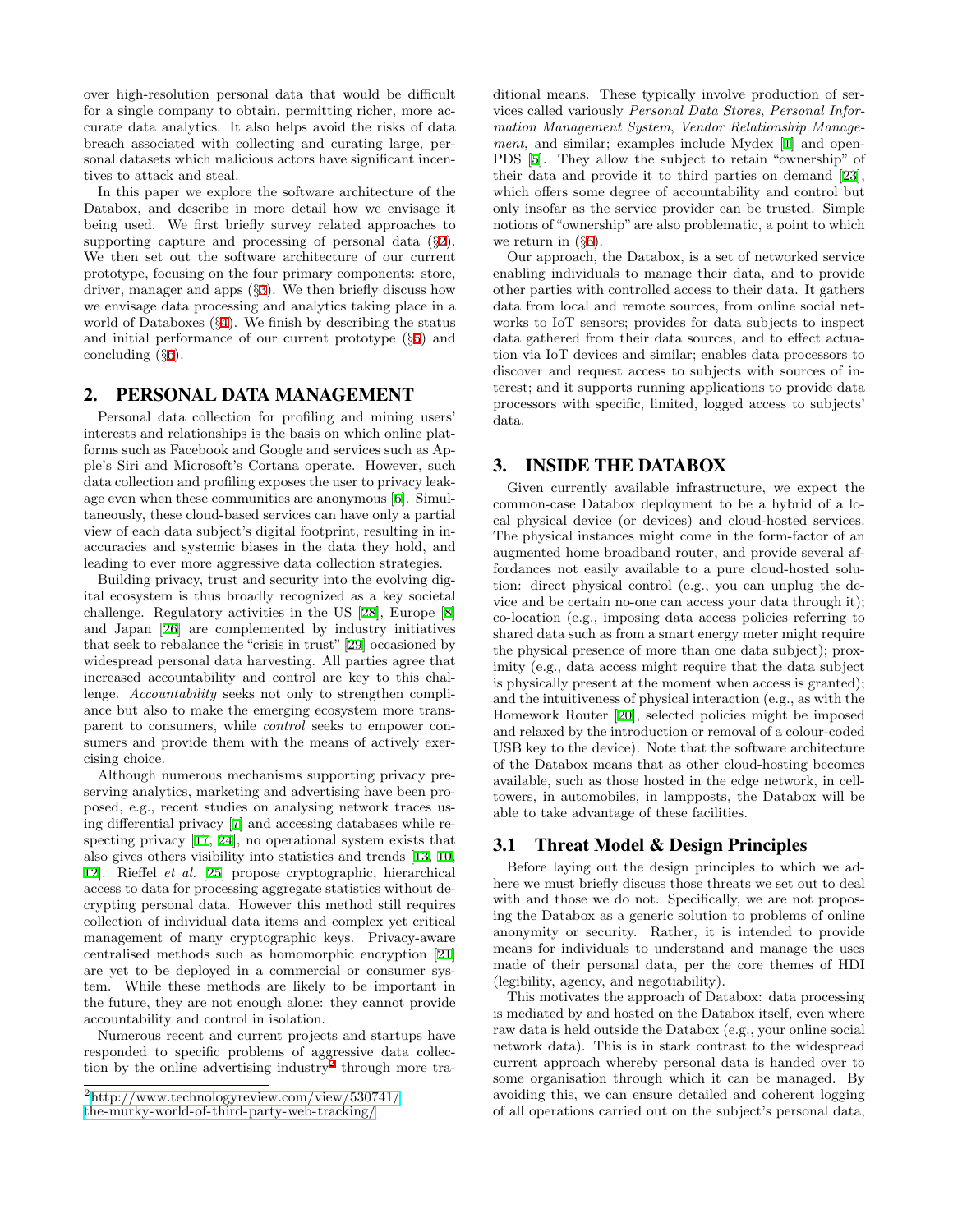as well as tight control over the release of data derived from the processing of your personal data.

As with all edge-cloud solutions, this greatly reduces the attack surface: it is no longer the case that a single misplaced click can release the records of millions of users – instead, millions of clicks are required. We also significantly reduce the core temptation of an honest-but-curious attacker who would otherwise be in the position of holding many users' personal data: as accesses must now be via each individual's Databox, the payoff of simultaneous access to millions of records is reduced.

With that starting point in mind, we attempt to separate concerns, distinguishing data collection from storage from access. In practice this translates to:

**All components are clearly separated**. Databox follows a micro-services pattern: components are separated at as low an OS layer as possible, and inter-communicate using explicit APIs. This also helps ensure portability between physical device and cloud hosting. Our prototype uses containers to provide this separation; future implementations might provide stronger separation through use of unikernels or virtual machines [\[2,](#page-4-6) [18\]](#page-5-15).

**Distinct data sources are represented by distinct stores**. This helps to ensure that an attacker who gains access to one store does not, de facto, gain access to any other store without performing privilege escalation against the host platform.

**Components are disconnected by default**. This decreases the likelihood of breach by narrowing the window of opportunity for an attacker. Any network-connected system can be attacked at any time: by ensuring that components that do not need to be connected remain disconnected, the number of components an attacker can attack is reduced to a small number of components that must necessarily be reachable all the time; particular attention can be paid to hardening these.

**All control and data flow is logged to enable subsequent audit**. This increases the likelihood that, in case of data breach, the source of breach can be traced and the associated risks and costs can be quantified and mitigated. In light of the preceding principle, component inter-connection is thus via purpose-specific bridges that are able to validate the identity of the external party making the connection via (e.g.,) TLS Client Certificates.

#### 3.2 Prototype Architecture

Figure [1](#page-2-1) depicts the software architecture of the Databox. There are four core components at the heart of the Databox which we describe next: (*i*) driver, (*ii*) stores, (*iii*) the manager, and (*iv*) apps.

**Drivers**. Each data source is represented in the Databox via a driver. In common with many device driver models, the driver can be thought of as the coupling of a frontend and backend. The backend is source-dependent, and responsible for all interaction with the source. The frontend is the standardised interface provided by the attached store, through which other components interact with the backend. Drivers read and write (or collect and actuate) in response to invocations made on their store(s). Each driver is responsible for exactly one source; each source has exactly one driver on a given Databox.

**Stores**. The Databox contains many data stores, either primary or derived, all implementing the same standard



<span id="page-2-1"></span>**Figure 1: Proposed Databox architecture. Drivers interface external devices (sensors and actuators) into the Databox. All invocations and data flow through stores, which log operations and (potentially) data. Apps consume data from stores and publish results into new stores. The Manager enables access to selected stores by external data processors.**

API. Primary stores connect to drivers, and record "raw" data collected directly. All accesses through a store, whether read or write, are logged into a distinct, system provided store, which makes them available for subsequent visualisation and audit. Accesses to stores depend on permission being granted via the Manager.

**Manager**. A Databox contains a set of management functions: (*i*) *container manager*, managing container instances; (*ii*) *directory*, recording all installed drivers and applications, aiding discovery; (*iii*) *bridge*, providing interconnection between running components; and (*iv*) *arbiter*, responsible for managing interactions between components, and between components and external parties. In particular, the arbiter is responsible for minting and validating tokens permitting external parties to connect to stores, and for enabling connectivity between drivers, applications, derived stores, and external processors.

**Apps**. Finally, the Databox hosts isolated applications provided by third parties. These perform the actual data processing required to provide specific services. Applications then connect to one or more stores (either primary or derived) and record into derived stores data resulting from computations carried out on the contents of their input stores. Thanks to the logging inherent in each store, all accesses (reads and writes) are recorded separately for later audit.

All these components are open-source, and applications then interact with them over TLS via published APIs. We next discuss the ways we envisage processing taking place across multiple Databoxes.

# <span id="page-2-0"></span>4. DATA PROCESSING & ANALYTICS

As the primary purpose of the Databox is to support an ecosystem around processing of personal data, applications are a key part of the architecture: how they are discovered, installed and operate.

We envisage that all Databox applications will involve some software component running within the Databox. Specifically, applications provide derived stores to which external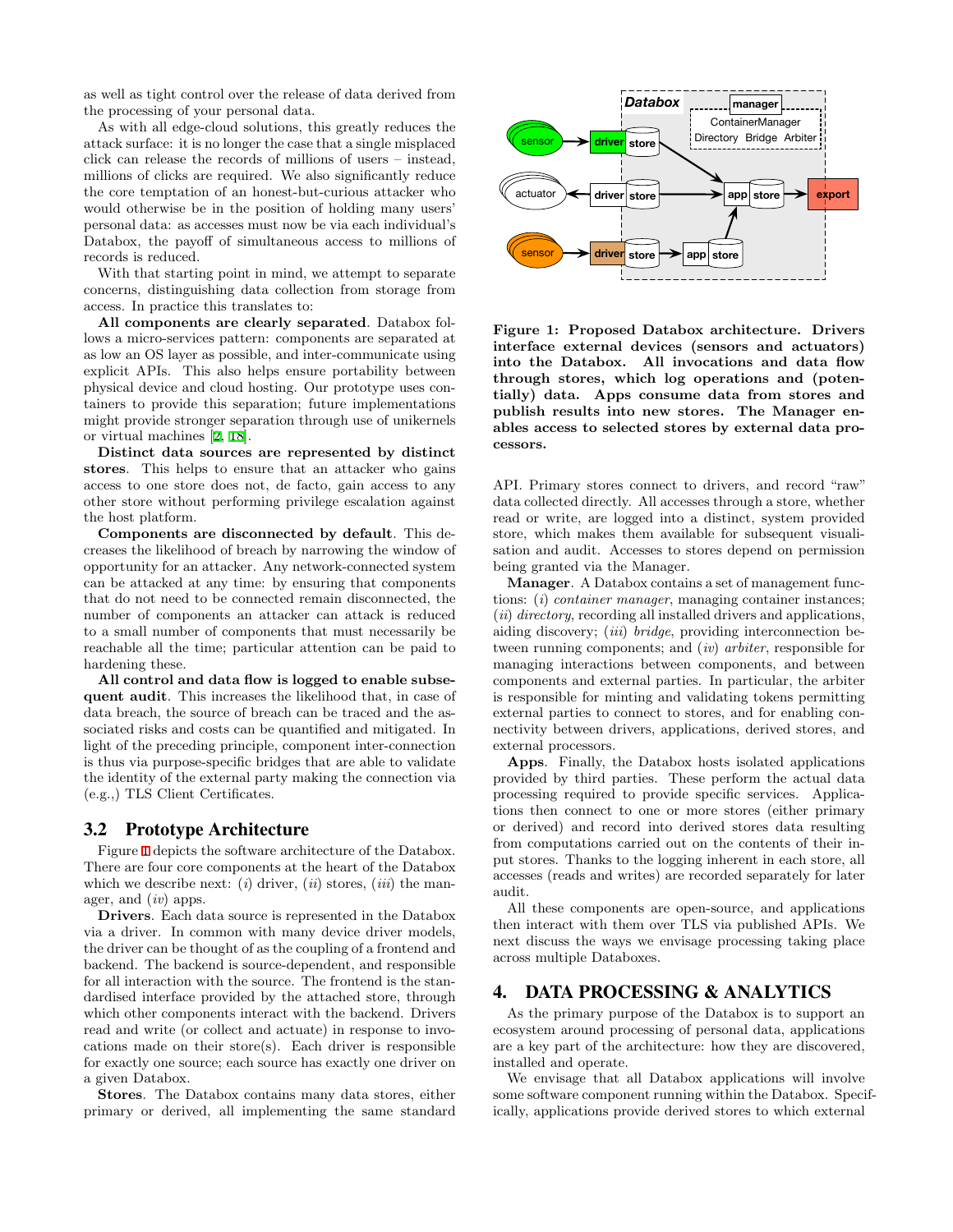

**Figure 2: Databox configured to capture an individual's online activity, in all locations, across all devices.**

parties (whether data processing organisations or a browser operated by the data subject) can connect. These applications provide accountable entities through which the data subject can ascribe to a data processor behaviour involving use of their data. We envisage two main routes to installation of these components, resulting from successful negotiation between the data subject and processor causing the processor to be given access to the subject's data: subjectdriven and processor-driven.

**Subject-driven**. This model is strongly analogous to current app store models. Each app store is a service to which subjects can connect to discover applications they might wish to install. Apps advertise the data stores that they will consume, the frequency at which they will access those stores, and the computation they will carry out on data from those stores. Apps will be validated and verified by the app store operators, and rated by the community. They will have only limited, approved external communications between their own store and an authenticated client.

**Processor-driven**. This model inverts the interaction, enabling data processors to discover cohorts of data subjects who have data available to meet the processor's needs.

Independent of the discovery model used, applications may either be limited to 1:1 interactions, or may necessarily involve a larger cohort of subjects making data available. In the former case, the output of the computation is consumed in isolation, either by the data subject or the data processor. In the latter, there is an inherent need for the application to function as a distributed system, with communication taking place between instances as the computation makes progress. This latter case is considerably more complicated so we discuss it briefly next.

Three key challenges of this sort of application present themselves: **scale**, **heterogeneity**, and **dynamics**. These challenges arise due to the fundamental characteristics of the algorithms and deployment environments envisaged. Data processors might use machine learning and model generation algorithms that default to serial computation or, at best,

<span id="page-3-1"></span>execute in the controlled, high bandwidth, low latency environment of a datacenter. Scaling them across (potentially) millions of Databoxes moves most of these algorithms outside their normal operating regions. The computation resources on which they will be hosted will vary in capacity and connectivity, making scheduling and synchronisation of ongoing computations between instances considerably more complex, Finally, physical Databox instances are likely to have variable and unreliable connectivity which, when coupled with the envisaged scale, almost guarantees that the entire cohort will never be simultaneously available.

Approaches to addressing these challenges that we are exploring include the use of techniques such as delay-tolerant querying, introduced in the Seaweed database [[22\]](#page-5-16), where metadata statistics are incorporated into the decisions taken by the system as to when to wait for data to become available and when to give up and return (with appropriate indications) a potentially inaccurate answer; and more flexible control over synchronisation barriers than permitted by Bulk Synchronous Parallel operation (e.g., Stale Synchronous Parallel Parameter Server [[14](#page-5-17)]).

It is possible that other factors inherent in these data and the deployment of Databoxes may also mitigate against some of these problems. For example, the distributed computations may well be highly localised and so might be loosely coupled and require minimal coordination and exchange of data. Coupled with use of aggregation in the computation graph, this might mitigate unreliability and scale, while also providing natural means to support privacypreserving aggregation.

#### <span id="page-3-0"></span>5. CURRENT STATUS

We are in the process of building a first complete, opensource prototype of the Databox. The hardware platform consists of the Docker Cloud for cloud-hosted components and small form-factor PCs (Intel NUCs and Raspberry Pis) for the locally-hosted components. The software platform is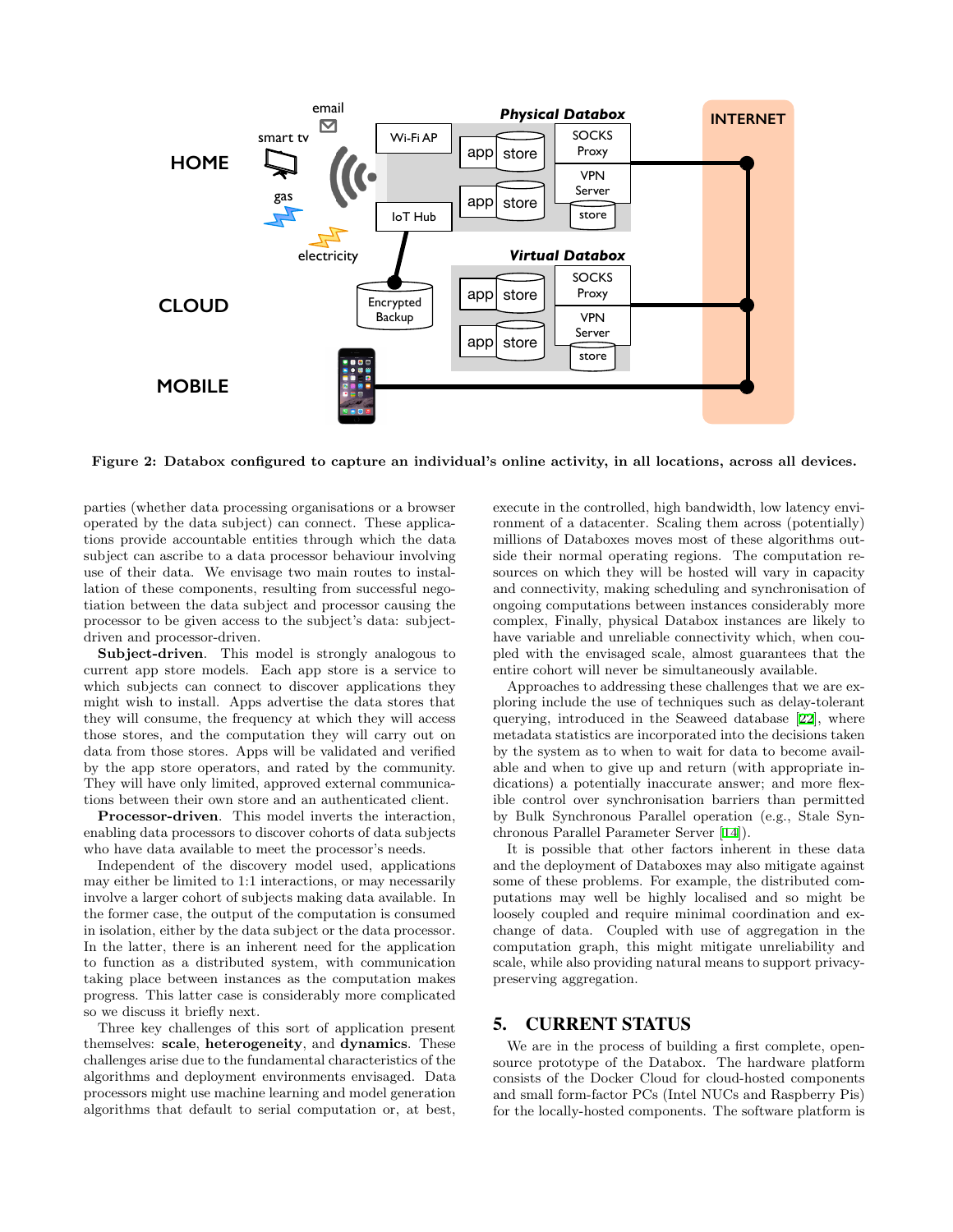based around the Docker container management platform, with each software component instantiated and managed as a container. Use of Docker makes support for different platforms and architectures substantially more replicable and straightforward, as well as ensuring a familiar and portable development environment. We are currently pursuing two application domains: (*i*) individual online behaviour across the multiple network-connected devices most of us now use; and (*ii*) domestic Internet of Things across a wide range of sensors and actuators targeting household settings.

In the first case we will capture information about our online interactions with people and companies using a range of devices including tablets, phones, and traditional PCs. This data is often already captured but typically only by other parties, from ISPs to social media companies to retailers – the result is that it is usually opaque to us, and every company forms only a partial and inaccurate picture of our behaviours.

The current prototype, depicted in Figure [2,](#page-3-1) sets up *drivers* that run IKEv2/IPSec VPN and Socks/HTTP proxy servers, and the drivers then dump captured data into a *store*. Both drivers and stores are implemented as Docker containers, and a further container hosts a webserver that provides configuration instructions, customised to the connecting device, for each of these services. The subject configures their mobile devices to communicate via on or both of these, allowing the subject to log the network activity of their devices and applications.

From initial performance tests we find that latency and throughput are within 80% when VPN and SOCKS proxies are hosted in the cloud, but (as expected) are significantly degraded (throughput reduced by over 70% and latency similarly affected when installed on the low power ARM-based devices). Although this is an unoptimised setup, when coupled with the usual problems of connectivity through home gateways, this seems to support the hybrid approach and suggests that correctly managing heterogeneous resources will be a key challenge.

The second case involves configuring drivers and stores on the Databox to capture data from a range of domestic sensors and to interact with installed actuators. The current prototype already interfaces to a range of off-the-shelf sensors (accelerometers plus CO2, temperature and humidity detectors), as well as standard smartphone hardware sensors available via iOS and Android. We have also developed a visual programming environment that allows simple creation of IoT apps to run on the Databox.

#### <span id="page-4-0"></span>6. DISCUSSION & CONCLUSIONS

We have briefly presented the software architecture for the Databox, a hybrid locally- and cloud-hosted system for personal data management. While it addresses concerns of privacy and ethics of these data, it does not try simply to *prevent* all such analysis and use by third-parties as not all of this activity is harmful [[3](#page-4-7), [16](#page-5-18)]. Rather, it seeks to afford users the possibility to find personal equilibria with sharing and use of their data: simply preventing all access to personal data would fail to take advantage of the many potential benefits that sharing data can produce, whether immediate financial rewards, social benefits through, e.g., participation in friendship groups, or broad societal benefits from the ability to participate in large-scale studies in, e.g., human mobility and activity for use in urban planning, or mental and physical health measures used to set healthcare norms.

The current prototype implementation is a first step to realisation and evaluation of our proposed architecture. Use of Docker containers provides a very convenient way to experiment with the structure of the system in these initial stages. Longer term we are interested in exploring use of unikernels, such as MirageOS [\[18](#page-5-15)], to implement some of the very specific and limited functionality software components that are security critical such as those responsible for authenticating and configuring connectivity to applications and drivers, as well as the store, perhaps by building on Irmin [\[9](#page-5-19)] libraries to produce a store where all read/write operations are logged.

While we believe that the Databox will be useful in and of itself, the present design is clearly not the final word in personal data management. Although personal data management is generally considered an intensely personal matter [\[27\]](#page-5-20), it is also inherently social: it is impractical to withdraw from all online activity simply to protect one's privacy [\[4\]](#page-4-8). Similarly many households have multiple occupants and data sources may therefore be inherently accountable to several data subjects. What can be done to enable meaningful engagement in the management of such shared personal data is an open challenge at present.

**Acknowledgements**. This work was funded in part by grants: EU FP7/2007–2013 Grant No. 611001; and EPSRC grants EP/N028260/1, EP/M001636/1 and EP/N028422/1. We would also like to acknowledge constructive feedback from Prof. David Kotz (Dartmouth College).

## 7. REFERENCES

- <span id="page-4-4"></span>[1] Mydex. <https://data.gov.uk/library/mydex>, 2012.
- <span id="page-4-6"></span>[2] P. Barham, B. Dragovic, K. Fraser, S. Hand, T. Harris, A. Ho, R. Neugebauer, I. Pratt, and A. Warfield. Xen and the art of virtualization. In *Proc. ACM Symposium on Operating Systems Principles (SOSP)*, pages 164–177, Bolton Landing, NY, USA, 2003. ACM.
- <span id="page-4-7"></span>[3] D. Boyd and K. Crawford. Critical questions for big data. *Information, Communication & Society*, 15(5):662–679, May 2012.
- <span id="page-4-8"></span>[4] A. Crabtree and R. Mortier. Human Data Interaction: Historical lessons from social studies and CSCW. In *Proc. European Conference on Computer Supported Cooperative Work (ECSCW)*, Oslo, Norway, Sept. 19–23 2015.
- <span id="page-4-5"></span>[5] Y.-A. de Montjoye, E. Shmueli, S. S. Wang, and A. S. Pentland. openpds: Protecting the privacy of metadata through safeanswers. *PloS one*, 9(7):e98790, 2014.
- <span id="page-4-1"></span>[6] C. Diaz, C. Troncoso, and A. Serjantov. On the impact of social network profiling on anonymity. In *Privacy Enhancing Technologies*, pages 44–62. Springer, 2008.
- <span id="page-4-3"></span>[7] C. Dwork. Differential privacy. In M. Bugliesi, B. Preneel, V. Sassone, and I. Wegener, editors, *Automata, Languages and Programming*, pages 1–12. Springer Berlin / Heidelberg, Berlin, Germany, 2006.
- <span id="page-4-2"></span>[8] EU General Data Protection Regulation. Proposal for a regulation of the european parliament and of the council on the protection of individuals with regard to the processing of personal data and on the free